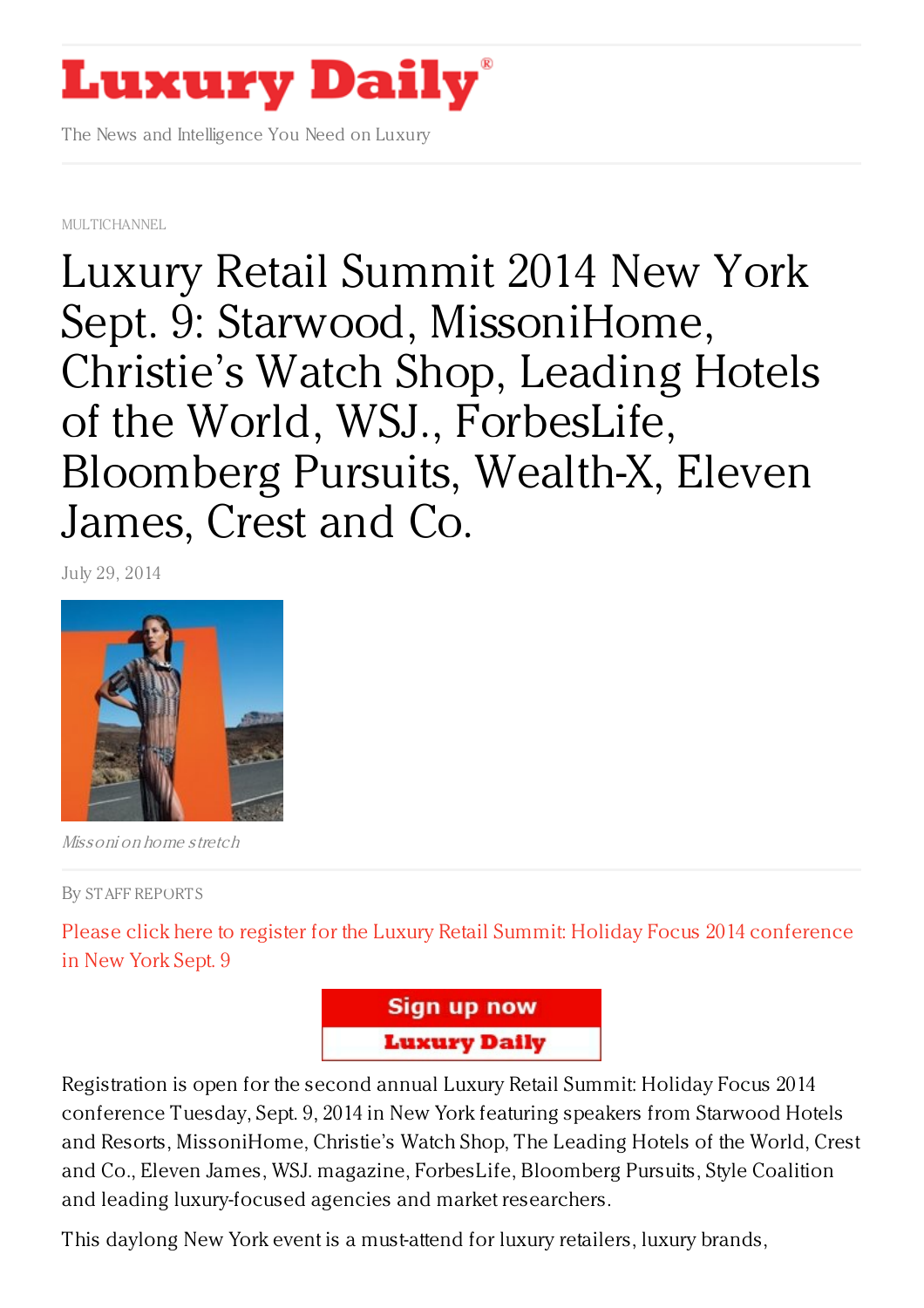publishers, ad agencies and market researchers looking for strategic and tactical advice, tips, case studies and research on luxury retailing, especially in the run-up to the holidays. At this exclusive summit organized by this publication at the National Museum of the American Indian across from Manhattan's Battery Park downtown, attendees will get to listen and meet with key executives moving the needle for the luxury business including retail, marketing and media. The conference, whose agenda is below, will be limited to only 150 delegates.

"The key point for luxury brands and retailers heading into the holiday season is an eternal truth with a slight qualification: Know your customer – very well," said Mickey Alam Khan, editor in chief of Luxury Daily, New York.

"Today's luxury shopper is as sharp as a tack, sniffing out quality and value, looking for the unique experience that makes the best memory for self and loved ones," he said. "With all the noise that the holidays bring, being heard, seen and bought with brand values and integrity intact will be the challenge in the months ahead."

Retail detail

Attendees to the Luxury Retail [Summit](https://www.luxurydaily.com/conference-page/) will hear how MissoniHome and Christie's Watch Shop approach luxury retailing, especially as the holidays near.

Also ready to share experiences are senior executives from Starwood Hotels and Resorts, The Leading Hotels of the World, Crest and Co., Eleven James, WSJ. magazine, ForbesLife, Bloomberg Pursuits and Style Coalition.

In addition, market researchers from Wealth-X, Wealth Engine, Shullman Research Center, Unity Marketing, Ipsos MediaCT, YouGov and The Luxury Institute will reveal valuable data, insights and analysis on luxury shoppers and shopping.

Finally, top executives from agencies, marketing service providers and retail consultancies such as RO-NY, STC Associates, Boston Retail Partners, iProspect and McCann Truth Central will debate whether marketing is keeping up with evolving consumer attitudes as online and mobile gain more mindshare.

Attendees will have access to all presentations made at the event.

The [event](https://www.luxurydaily.com/conference-page/) is priced at \$695 for the day, which includes breakfast, lunch and cocktails. Refunds will not be given 72 hours before the event or for no-shows on the day of the conference.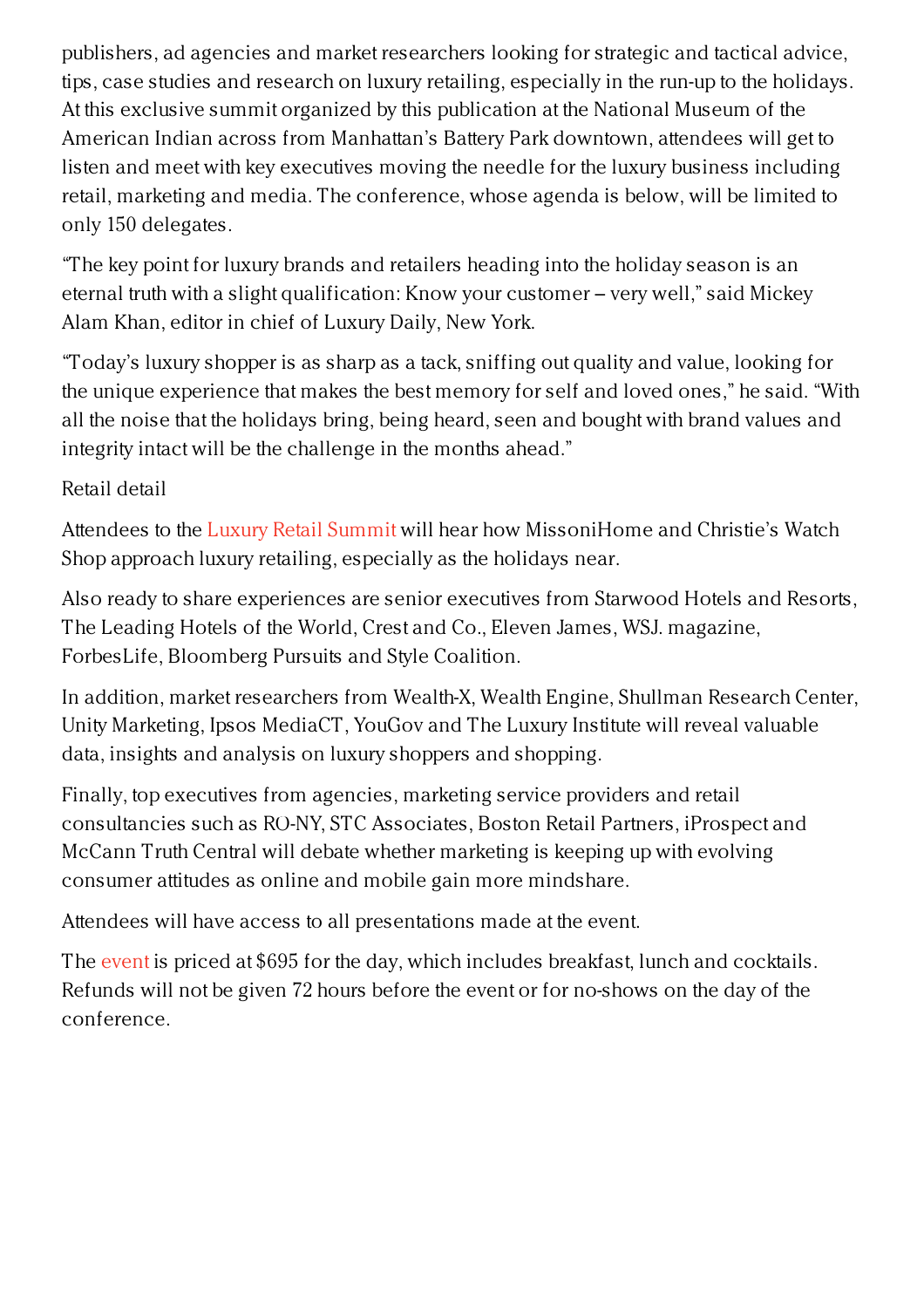

Christie's is an old hand with watches

For sponsorship, please contact ads@napean.com for prompt attention.

The Luxury Retail [Summit:](https://www.luxurydaily.com/conference-page/) Holiday Focus 2014 is part of this publication's exclusive summit series including Luxury FirstLook and Luxury Roundtable. The events' core point of difference is their strong editorial spine with a deep-dive into topics under discussion.

The summit agenda can also be accessed via http://www.luxuryretailsummit.com.

Please click here to register for the Luxury Retail Summit: Holiday Focus 2014 [conference](https://www.luxurydaily.com/conference-page/) in New York Sept. 9

The agenda is below.

AGENDA

Luxury Retail [Summit:](https://www.luxurydaily.com/conference-page/) Holiday Focus 2014

Tuesday, Sept. 9, 2014

A Napean presentation

Venue National Museum of the American Indian

Diker Pavilion

Bowling Green

New York, NY 10004

(Directions: Directly across from Battery Park in downtown Manhattan and at the beginning of Broadway)

 $7:45$  a.m.  $-8:30$  a.m.

Registration and Breakfast

 $8:30$  a.m.  $-8:45$  a.m.

Welcome: State of Luxury Retailing Speaker:

Mickey Alam Khan, editor in chief, Luxury Daily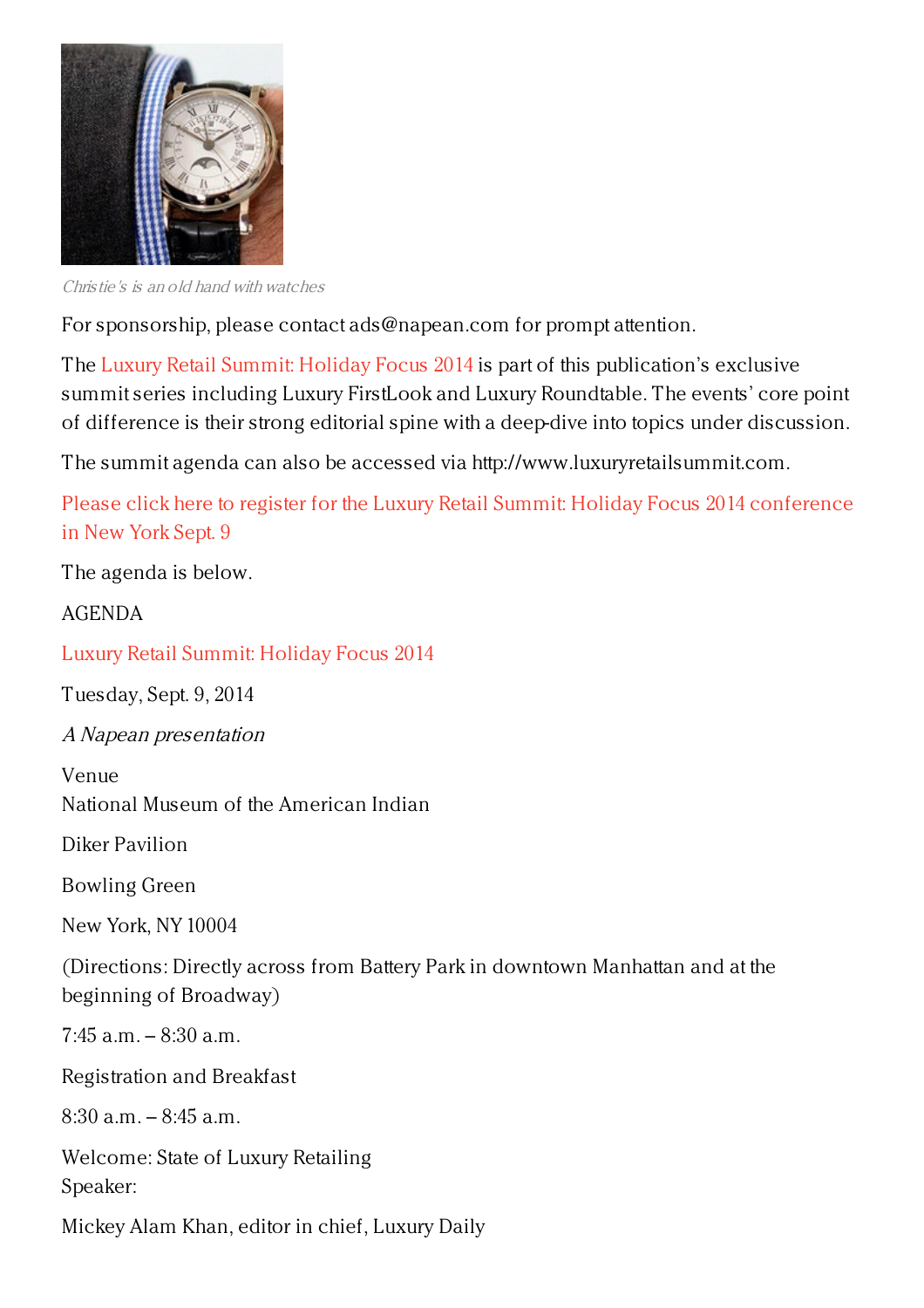$8:45$  a.m.  $-9:30$  a.m. Opening Keynote Speaker: Paul James, global brand leader for Starwood Hotels and Resorts' luxury division  $9:30$  a.m.  $-9:45$  a.m. Break 9:45 a.m. – 10:30 a.m.

## Research Panel

Motivations and Mindset of the Luxury Shopper

Purchases across core luxury categories such as travel and hospitality, automotive, leather goods, apparel and accessories, watches and jewelry, and fragrance and personal care as well as demand for upscale real estate and wealth-creating financial services has been strong through global vicissitudes. But instability in certain emerging markets, political crises in the Middle East and Ukraine, over-reliance on low interest rates, unresolved sovereign debt issues, Russian economic slowdown and a government clampdown on conspicuous consumption in China may yet have long-drawn effects. This session will discuss:

 $\mathbb B$  How is the luxury shopper gearing up for this holiday season?

What characteristics of the ultra-high-net-worth individual have changed?

 What factors will inspire them to spend more on experiences and tangible products and services?

Why Russian and Chinese shoppers need special attention

How to retain affluent-consumer loyalty over the long term?

Speakers:

Pam Danziger, president, Unity Marketing

Bob Shullman, founder/CEO, Shullman Research Center

TBA, Ipsos MediaCT

James Dean, vice president and head of the luxury practice, Wealth Engine

Cara David, business development consultant, YouGov

Moderator:

Milton Pedraza, CEO, The Luxury Institute

 $10:30$  a.m.  $-10:45$  a.m.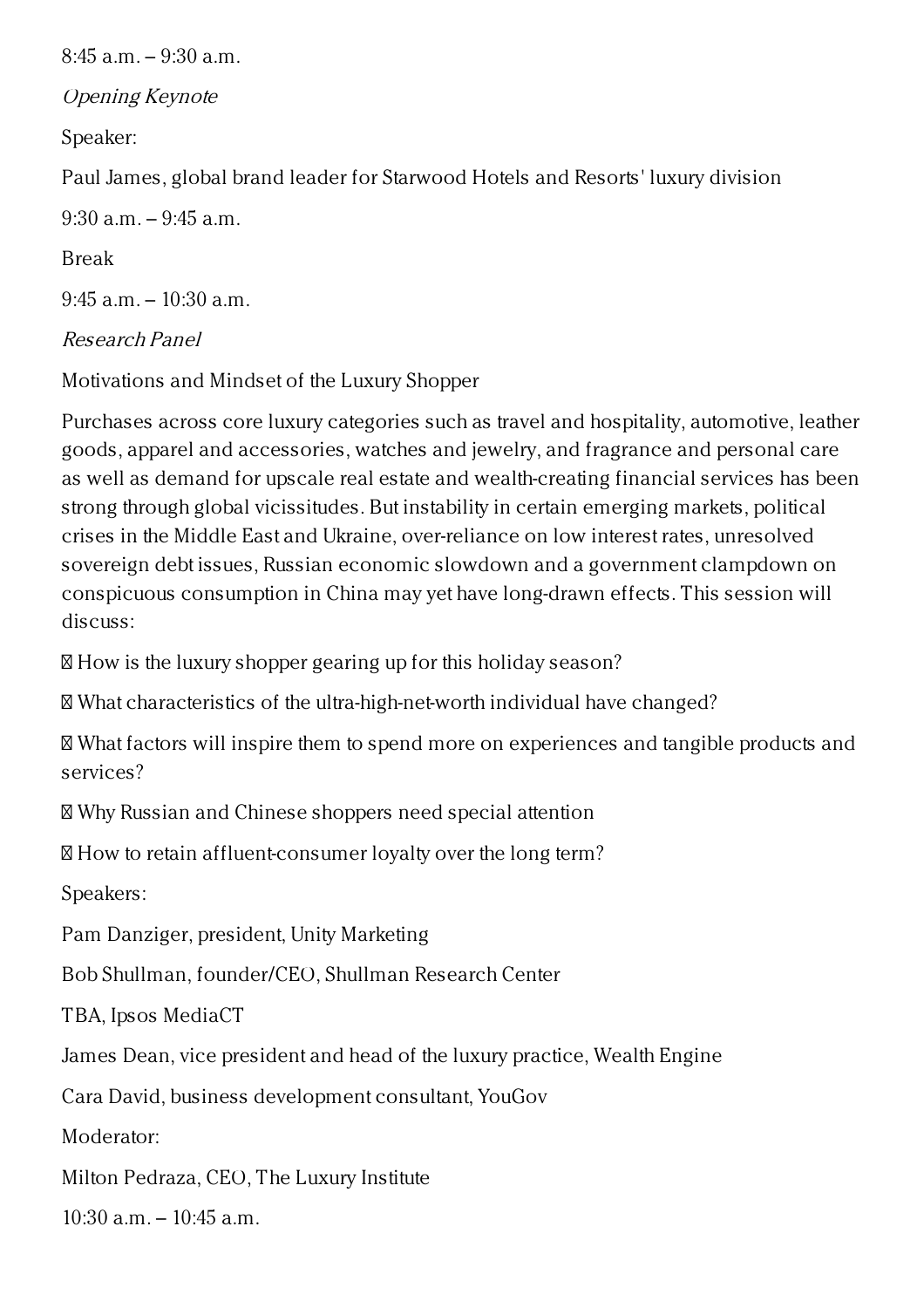Break

10:45 a.m. – 11:30 a.m.

Research Keynote

How U.S. Wealthy Consumers Differ from Their Counterparts Worldwide in Luxury **Attitudes** 

Wealth-X is one of the world's leading ultra-high-net-worth intelligence and prospecting firms with curated research on UHNW individuals, defined as those with net assets of \$30 million and up. The firm publishes its quarterly Luxury Sentiment Survey that captures the pulse of the luxury industry and addresses topics such as marketing strategies, event design and engagement with the UHNW consumer. This keynote will discuss:

 Findings from the latest survey and new data on the global UHNW population, focusing on the United States luxury retail sector

 How American UHNW individuals differ from other UHNW consumers in their attitudes to luxury

Some relevant characteristics of the UHNW population

Speaker:

David Friedman, president, Wealth-X

11:30 a.m. – 11:45 a.m.

Break

11:45 a.m. – 12:30 p.m.

What Inspired Christie's Watch Shop



Christie's calls time on old ways

Within the auction market, Christie's is the only auction house to offer a comprehensive digital platform in terms of ecommerce sales and now, with Christie's Watch Shop, a distinctive luxury retail model for pre-owned and vintage timepieces. From its inception, the Watch Shop has been positioned to complement the saleroom-based auctions and private sales platforms. Christie's Watch Shop is a significant addition to the watches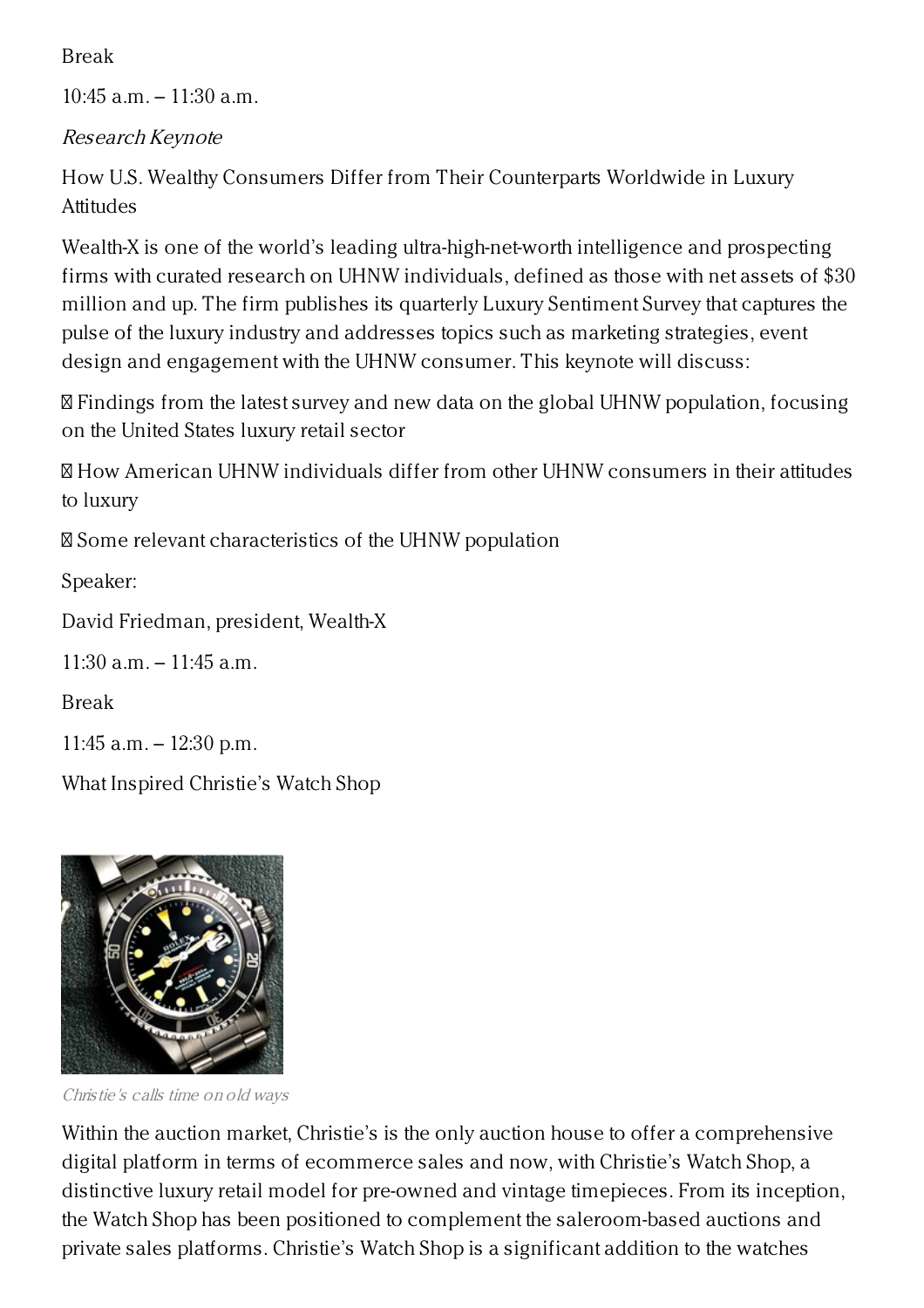category at Christie's, speaking to the demand of clients seeking to buy and sell watches outside of the eight important watches auctions held annually at Christie's worldwide in New York, Geneva, Hong Kong and Dubai. There were so many daily requests for specific watches that it became difficult to keep up with demand. So the Christie's Watch Shop was launched to cultivate a supply of the world's best watches exclusively for the online space, available for immediate purchase 24/7 worldwide. Last year marked the inaugural luxury holiday retail pop-up store where Christie's featured private sale jewelry, watches and Hermes handbags for sale over a December weekend. Foot traffic surpassed hopes, and shoppers experienced unique items and enjoyed speaking with Christie's teams of watches and jewelry specialists. Now the firm will expand on that idea for its newly launched retail platform for the Christie's Watch Shop. Listen to the whole story and what comes next for Christie's Watch Shop.

Speaker:

Reginald Brack, senior vice president and international head of retail, watches, Christie's

12:30 p.m. – 1:15 p.m.

Sponsored Lunch Break

1:15 p.m. – 2 p.m.

Panel

Is the Marketing Evolving with Luxury Consumers?



Capping it for Carolina Herrera's CH

It is easy to start and end marketing with social media. But tweets, pins, posts and videos are mere tactics that are often confused for strategy. Conveying the brand's values through a diffusing media business is getting more challenging. Old stays such as print advertising in luxury media support brand objectives, buttressed by in-store and consumer events, sponsorships of causes, social media and online and mobile marketing. But is that enough? Also:

How to reach luxury consumers where they are receptive to messages?

Is brand marketing driving foot traffic to retail stores where most luxury purchases still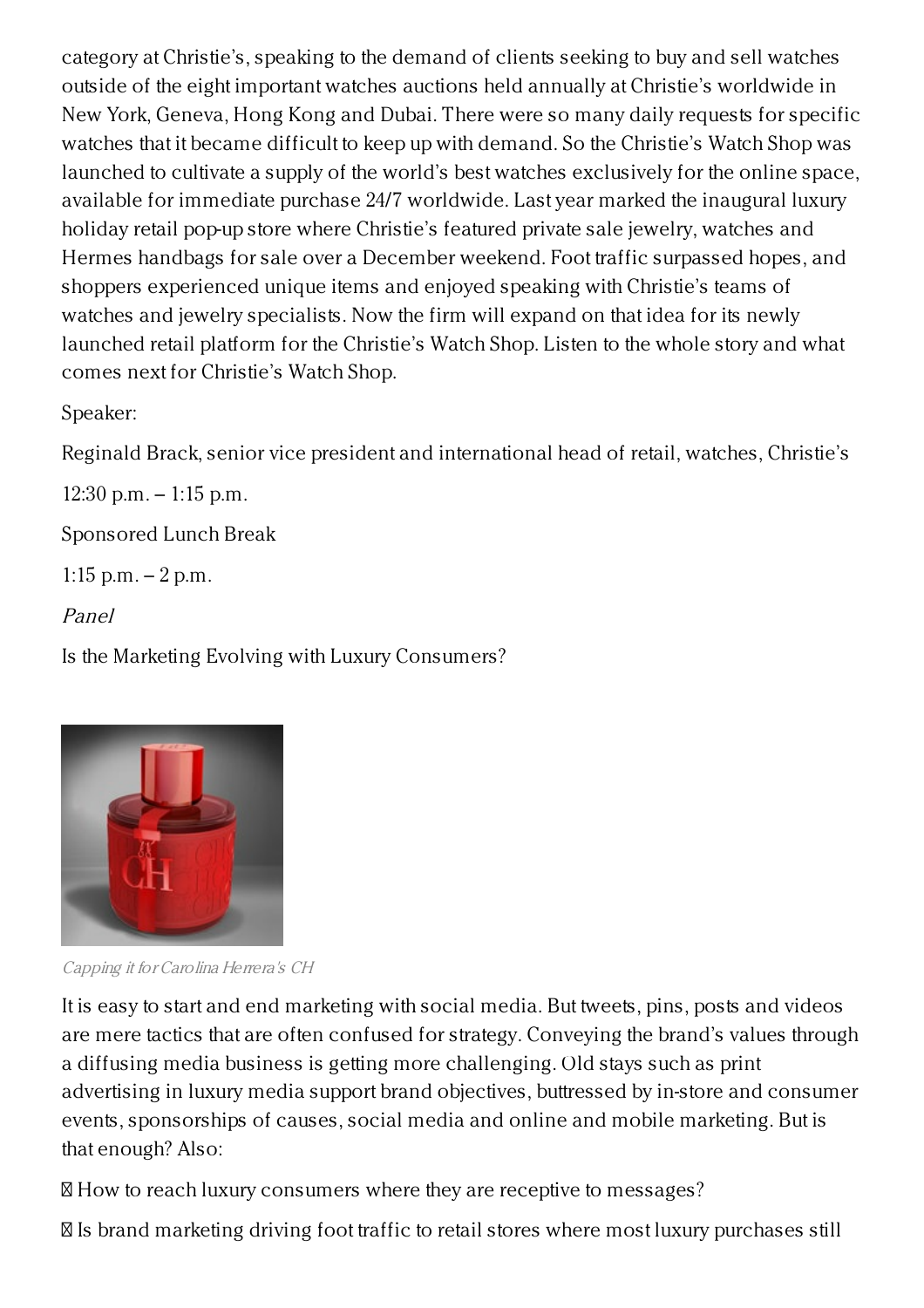occur?

Is digital marketing working?

How will marketing this holiday season differ and trends to watch?

Panelists:

Sophie Ann Terrisse, founder/CEO, STC Associates

Rony Zeidan, founder and chief creative officer, RO-NY

Nadia Tuma, vice president and deputy director, McCann Truth Central

Ken Morris, principal, Boston Retail Partners

Andrea Wilson, vice president, strategy director and luxury practice lead, iProspect Moderator:

Tom O'Regan, marketing consultant and former president, Martini Media

2 p.m. – 2:15 p.m.

Break

 $2:15$  p.m.  $-3$  p.m.

Media Huddle

A Publisher, An Editor and a Blogger Get Together …



WSJ. magazine's May cover

Mine the wisdom of the publisher of The Wall Street Journal's WSJ. magazine, editor of ForbesLife, editor of Bloomberg Pursuits and founder of blogging network Style Coalition and see how they view the holiday mindset of the luxury consumer during this shopping season. In this session, these executives will discuss:

The seasonality of the retail business and its relevance to the luxury market

 Brand heritage: How and why leading brands celebrate their brand heritage during the season

Travel and the luxury consumer: Why this is relevant to retail messaging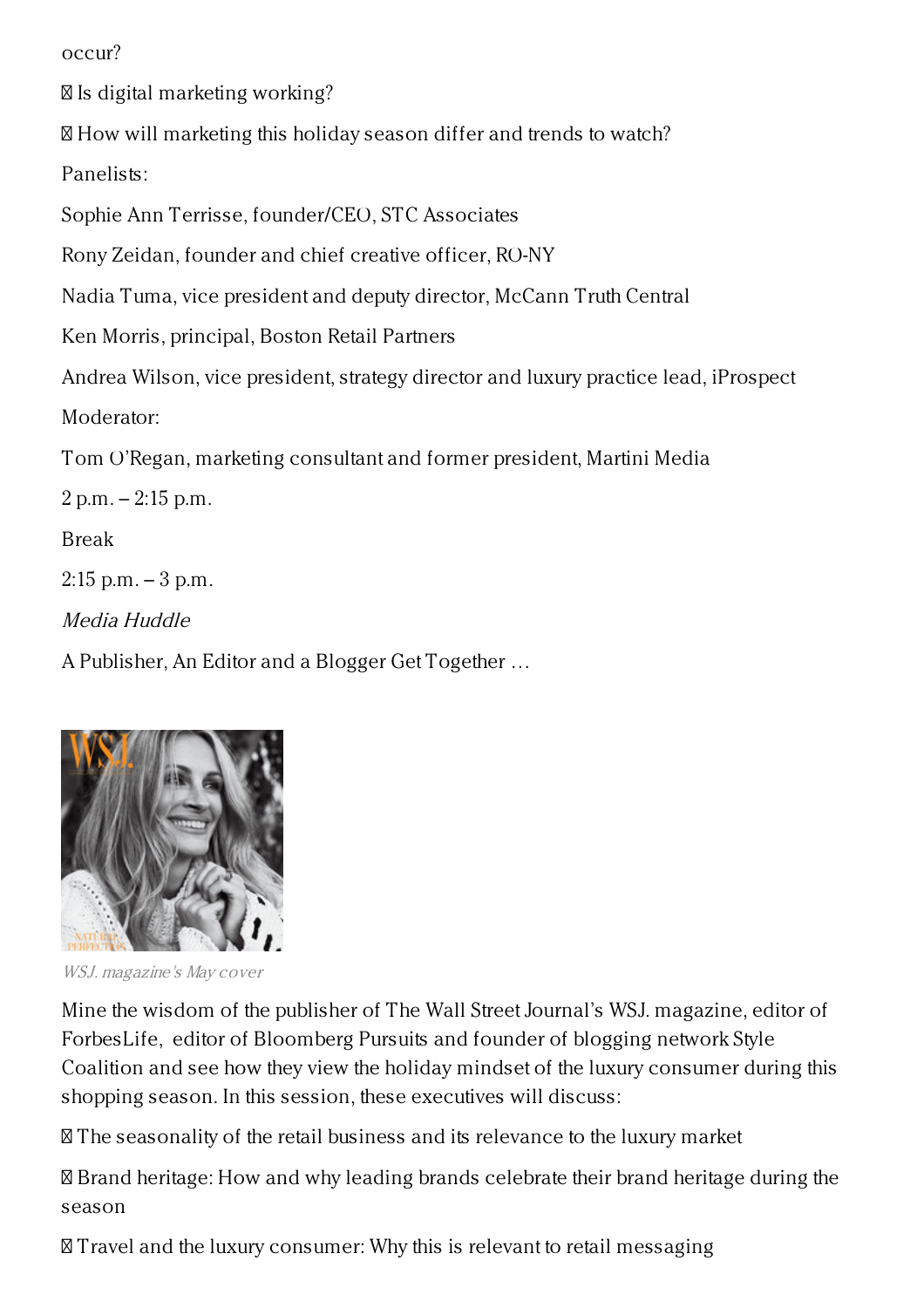The relevance of having global appeal with holiday messaging: Which markets are anticipated to have the most effect on holiday selling goals

The role of content: Curated, paid and consumer generated

 The season of giving: Philanthropy and why its relevant to the luxury market during this time of year

 Ecommerce, mobile commerce and social media: How the affluent consumer is shopping online and being inspired by Instagram, Twitter, blogs, Facebook and Pinterest

Panelists:

Anthony Cenname, publisher, The Wall Street Journal's WSJ. magazine

Michael Solomon, editor, ForbesLife

Ted Moncreiff, editor, Bloomberg Pursuits

Yuli Ziv, founder/CEO, Style Coalition

Moderator:

Jen King, lead reporter, Luxury Daily

3 p.m. – 3:15 p.m.

Break

3:15 p.m. – 4 p.m.

 $4 p.m. - 4:15 p.m.$ 

Break

 $4:15$  p.m.  $-5$  p.m.

MissoniHome: Tips on Visual Merchandising for Luxury Retailing



MissoniHome colors view of garden

Taking its colorful sensibilities to home furnishings, Italian apparel and accessories brand Missoni is now setting a new standard in luxury with visual merchandising techniques worth emulating. MissoniHome offers to the consumer's home what it brings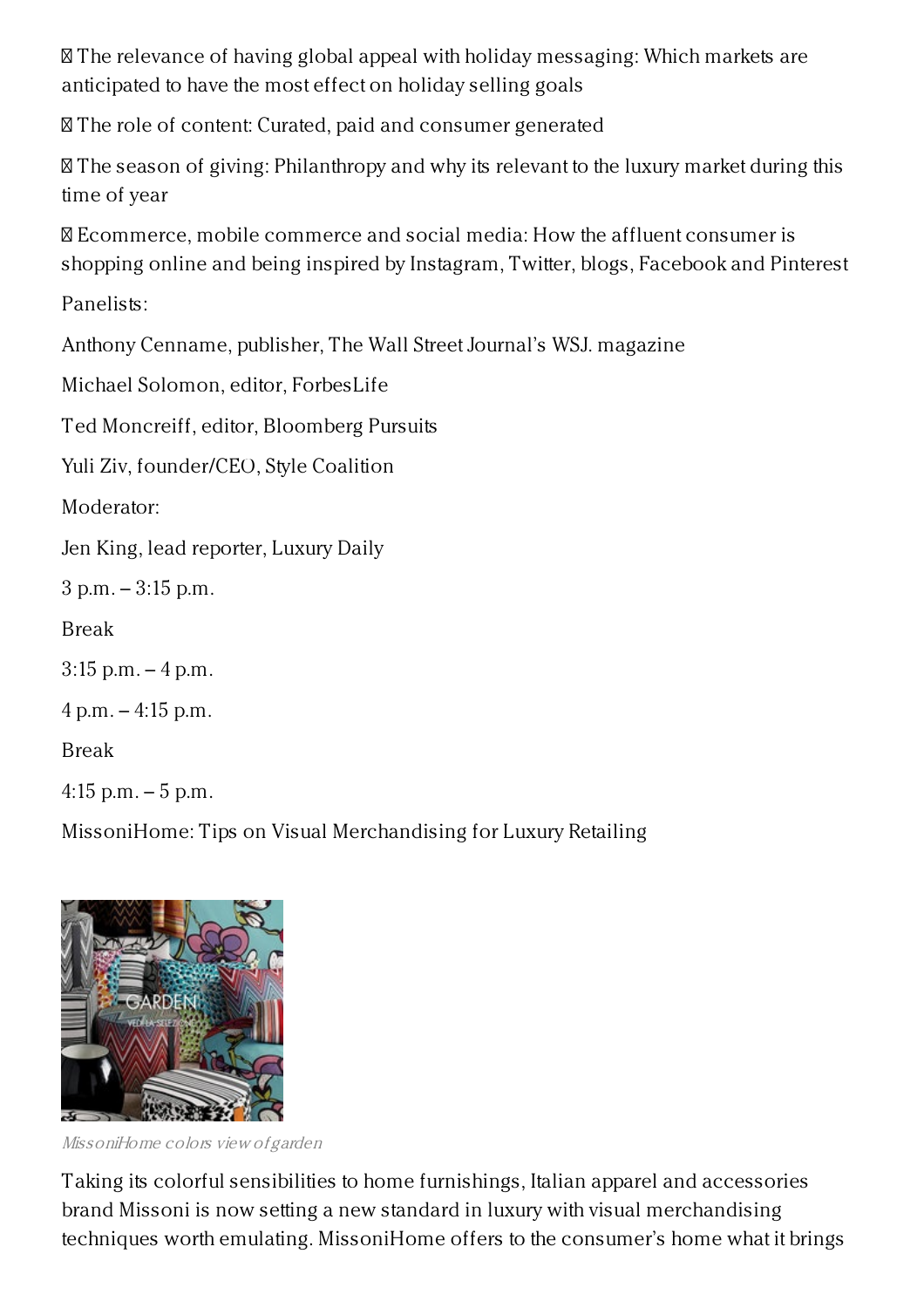to her wardrobe: vibrancy and a dash of personality for its beachwear and home furnishings. The keynote will share insights on:

Best practices: Making it easy to shop, avoid disorienting customers

Merchandising as a sales message

Merchandising toolkit to create consistency among various locations and managers

 Seasonal differences for fall/winter versus spring/summer, with the effect of color on interior design

How MissoniHome markets color, pattern and texture

Current trends, including for the holidays

Speaker:

Chris Phillips, vice president of U.S. sales, MissoniHome

5 p.m. – 5:15 p.m.

Break

5:15 p.m. – 6 p.m.

Key Luxury Retailing Trends for the Holidays

The upcoming holiday season rides on the tails of a strong domestic economy with continued consistent demand for luxury products and services overseas. However, will the demand across luxury categories sustain in emerging and established markets worldwide? In this session, panelists will opine on:

 $\mathbb B$  How this holiday season – if it does – will differ from last year from the luxury shopper's perspective

Brands and retailers: How prepared are they for digital research and shopping?

Positioning the brand and retailer for holiday business

Any left-field surprises?

Speakers:

Randy Brandoff, founder, Eleven James

Nima Abbassi, founder/CEO, Crest and Co.

Chris Ramey, founder/CEO, Affluent Insights

David Rompf, senior director of loyalty, The Leading Hotels of the World

Moderator:

Mickey Alam Khan, editor in chief, Luxury Daily

6 p.m.